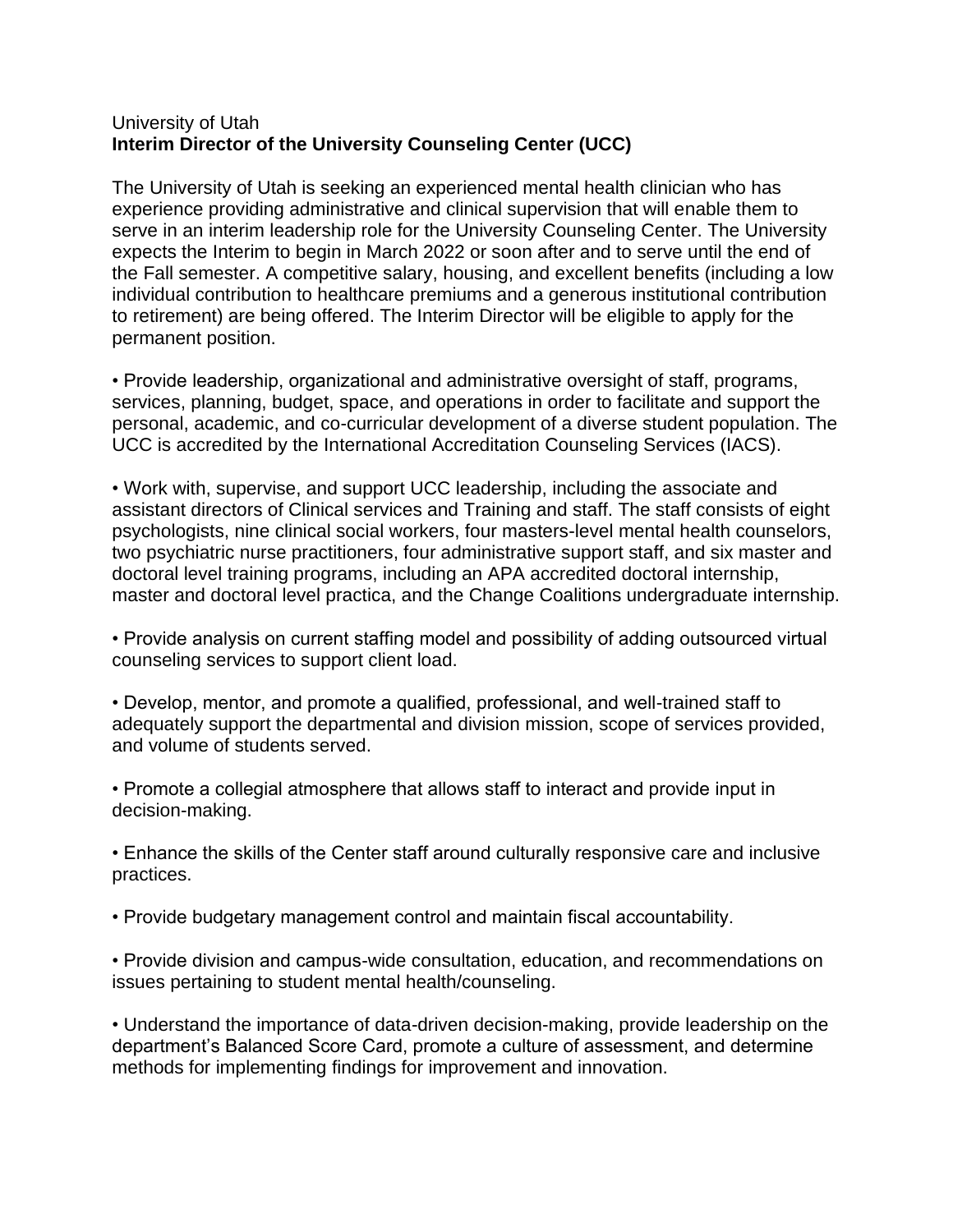• Prepare analytical studies and reports as needed.

• Develop, interpret, and implement policies and procedures regarding counseling services and access to ensure compliance with all applicable policies, regulations, accreditation standards, and laws.

• Maintain an understanding of current theories, approaches, research, and practices in the field of student mental health/counseling.

• Collaborate with the Associate Vice President/Dean of Students in engaging behavioral intervention strategies and institutional responses through the Behavioral Intervention and Threat Assessment teams.

• Report to the Associate Vice President for Student Health and Wellness; work closely with the Director of the Student Health Center (SHC), the Director of the Student Wellness Center (SWC), and the Director of the Center for Disability and Access (CDA). Maintain liaisons with the Associate Vice President for Student Development, and other Student Affairs Directors and staff.

• Other duties as assigned.

## Qualifications

• Current licensure as a mental health clinician; if not licensed in Utah, must be licenseeligible and able to obtain license as soon as possible; the University will cover related costs for the licensure.

• Advanced degree in a mental health field that allows for licensure in Utah.

• Directly related experience in a mental health setting, preferably in higher education; must have experience providing clinical and administrative supervision.

• Demonstrated ability to manage the administrative responsibilities of the position.

## Application and Inquiry Instructions

Keeling & Associates, LLC, is pleased to support the University of Utah in this search. Questions, requests for confidential conversations, and nominations can be directed to Jeff Ewing, Senior Consultant for Executive Search, at jeff@keelingassociates.com. Application materials should include a cover letter and resume and must be sent to recruiting@keelingassociates.com. The subject line for the email should read "Utah – Interim Director, UCC." The review of applications will begin immediately and will continue until the position is filled.

The University of Utah values candidates who have experience working in settings with students from diverse backgrounds and possess a strong commitment to improving access to higher education for historically underrepresented students. Individuals from historically underrepresented groups, such as minorities, women, qualified persons with disabilities and protected veterans are encouraged to apply. Veterans' preference is extended to qualified applicants, upon request and consistent